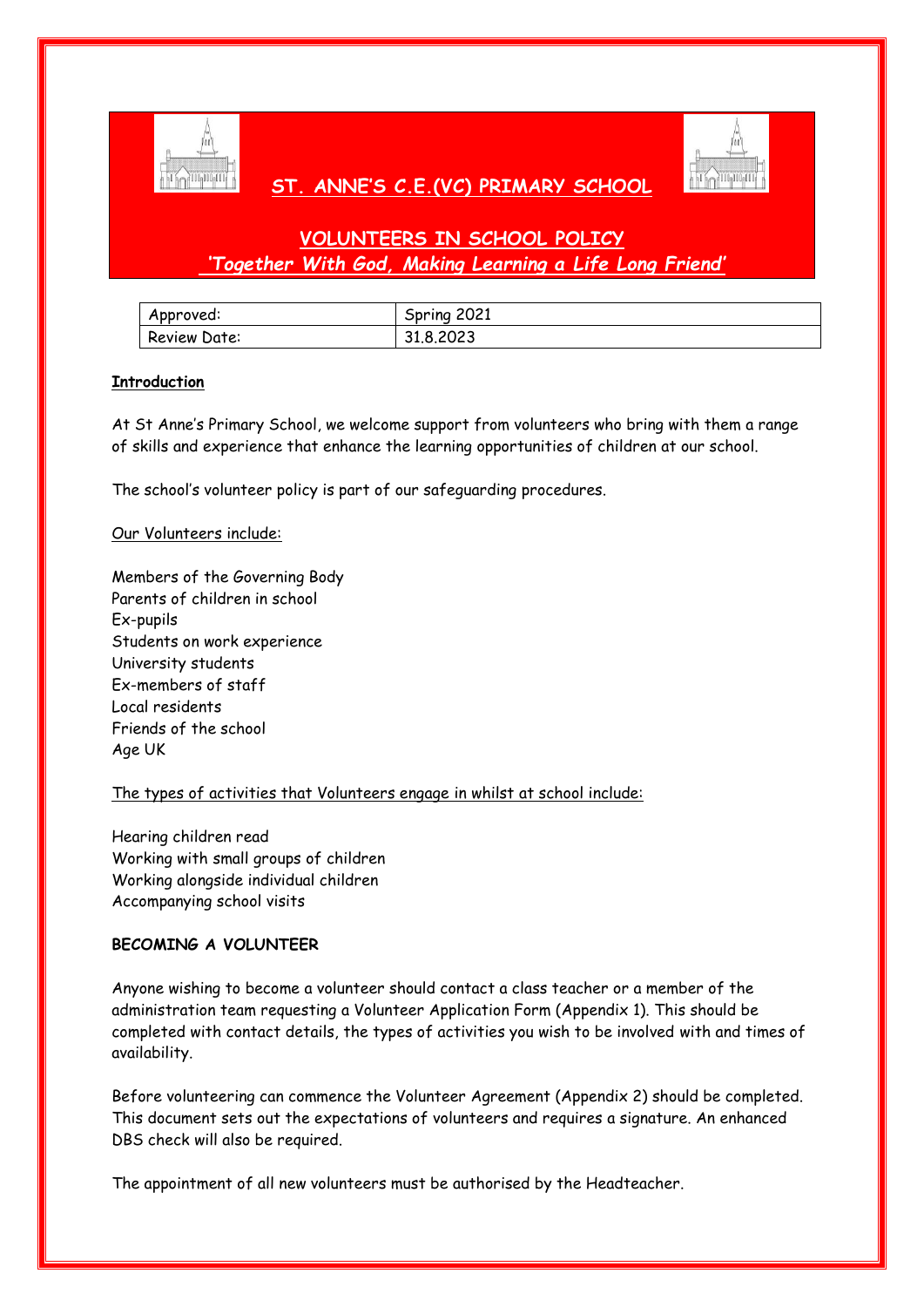# **OUR VALUES**

All members of staff and volunteers who work in our school are expected to work and behave in a way that actively promotes our school values. The 6 core values that underpin St Anne's life are:

- Kindness to each other and mindful of others' needs
- Honesty in all we do
- Respect to each other and the environment in which we live.
- Perseverance to persevere and not give up
- Community to embrace the essence of teamwork
- Faith to treat each other equally and respectfully.

It is our belief that, with these core values at the centre of all we do, our children will be wellrounded, values-based citizens, who are both kind and respectful with an empathy and understanding for others and who are able to celebrate similarities and differences in our diverse world

# **PERSONAL AND PROFESSIONAL CONDUCT**

Volunteers at St Anne's Primary School are expected to demonstrate consistently high standards of personal conduct. The following statements define the behaviour and attitudes that set the required standard for conduct at our School.

- Treating children and staff with dignity, building relationships rooted in mutual respect, and at all times observing proper appropriate boundaries to the volunteer position.
- Having a regard for the need to safeguard children's wellbeing, in accordance with statutory provisions.
- Showing tolerance for the rights of others.
- Not undermining fundamental British values, including democracy, the rule of law, individual liberty and mutual respect, and tolerance of those with different faiths and beliefs.
- Ensuring that personal beliefs are not expressed in ways that exploit children's vulnerability or might lead them to break the law.
- Volunteers must have proper and professional regard for the ethos, policies and practices of the school in which they work, and maintain high standards in their own attendance and punctuality.
- Volunteers will be issued with our safeguarding children leaflet and must follow these guidelines.
- Volunteers are informed of our Designated Safeguarding officers upon arrival.

#### **Attendance**

If you are unable to attend for your usual session, please notify the school office so that the teacher can plan activities that do not rely upon your involvement.

#### **Smoking**

St Anne's Primary School is a non-smoking site. To promote a healthy and pleasant working environment smoking (including the use of e-cigarettes) is not allowed anywhere on school grounds.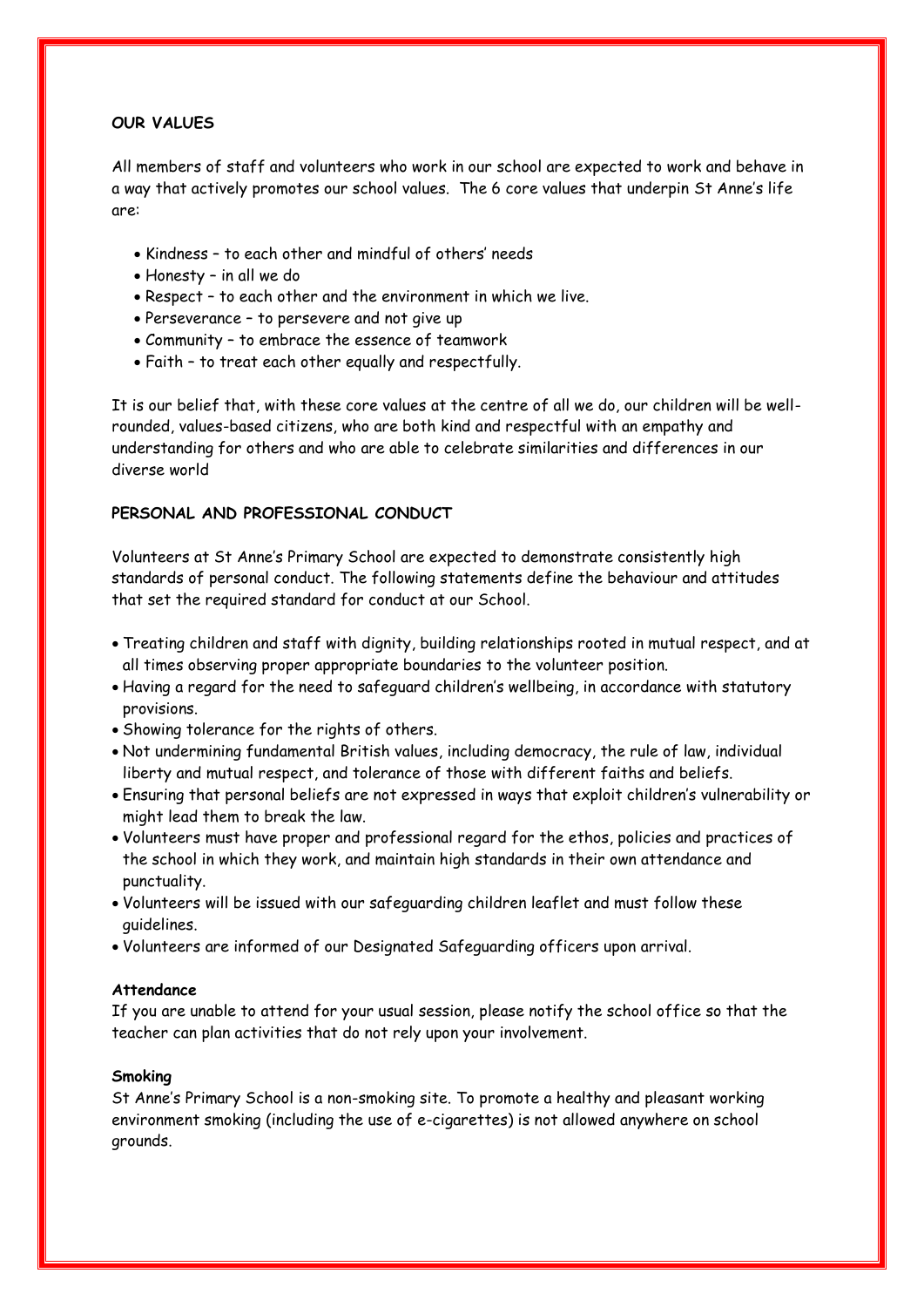#### **Security**

In the interests of security, volunteers must sign in and out at the main school office. On signing in, you will be given a Volunteer badge, which you must wear at all times. External doors should be kept closed at all times.

#### **Personal Appearance**

The school regularly receives visits from parents, potential parents and others, and naturally wishes to convey an impression of professionalism, efficiency and organisation. Therefore whilst not wishing to impose unreasonable obligations on volunteers they are, nonetheless, required to look professional in appearance and wear clothing appropriate to the tasks to be undertaken.

#### **Use of Mobile Phones and Cameras**

Mobile phones should not be used when working with the children. Staff, volunteers and children are not permitted to use their own mobile phones to take photographs of pupils or school activities.

#### **Confidentiality**

Volunteers are bound by a code of confidentiality. Any concerns regarding pupils must be voiced to the class teacher and NOT parents of the child or people outside school. Comments regarding children's behaviour or learning can be highly sensitive, and if taken out of context, can cause distress to parents if they hear about such issues through a third party rather than directly from the school.

All information overheard in school about a child or adult should remain confidential.

#### **Supervision**

All volunteers work under the supervision of a teacher or another member of staff. Teachers retain ultimate responsibility for children at all times. Volunteers should have clear guidance from the teacher as to how an activity is carried out and the expected outcome. If there are any problems regarding the task, behaviour or welfare of a child, the volunteer should seek guidance from the class teacher.

#### **Health & Safety**

The School has a Health and Safety Policy and this is available to volunteers in the school. The School Office Manager will ensure that volunteers are clear about emergency evacuation procedures and the class teacher will explain equipment/resources or concerns on accompanying children on a school trip. Volunteers must exercise due care and attention and report any obvious hazards or concerns to the school office.

# **Safeguarding and Child Protection**

The welfare of our pupils is paramount. To ensure the safety of our children, we adopt the following procedures:

- All volunteers are given a copy of the Volunteer Policy and asked to sign the Volunteer Agreement (Appendix 2) and Code of Conduct (Appendix 3).
- All volunteers are asked to read Part 1 of Keeping Children Safe.
- All of our volunteers will hold a clear enhanced DBS Disclosure.
- Where a volunteer is engaged in a "one-off" activity eg. helping supervise children on a school visit, no checks are required. However, such volunteers will be under the constant supervision of school staff and must complete the Off-Site Visit Agreement (Appendix 4).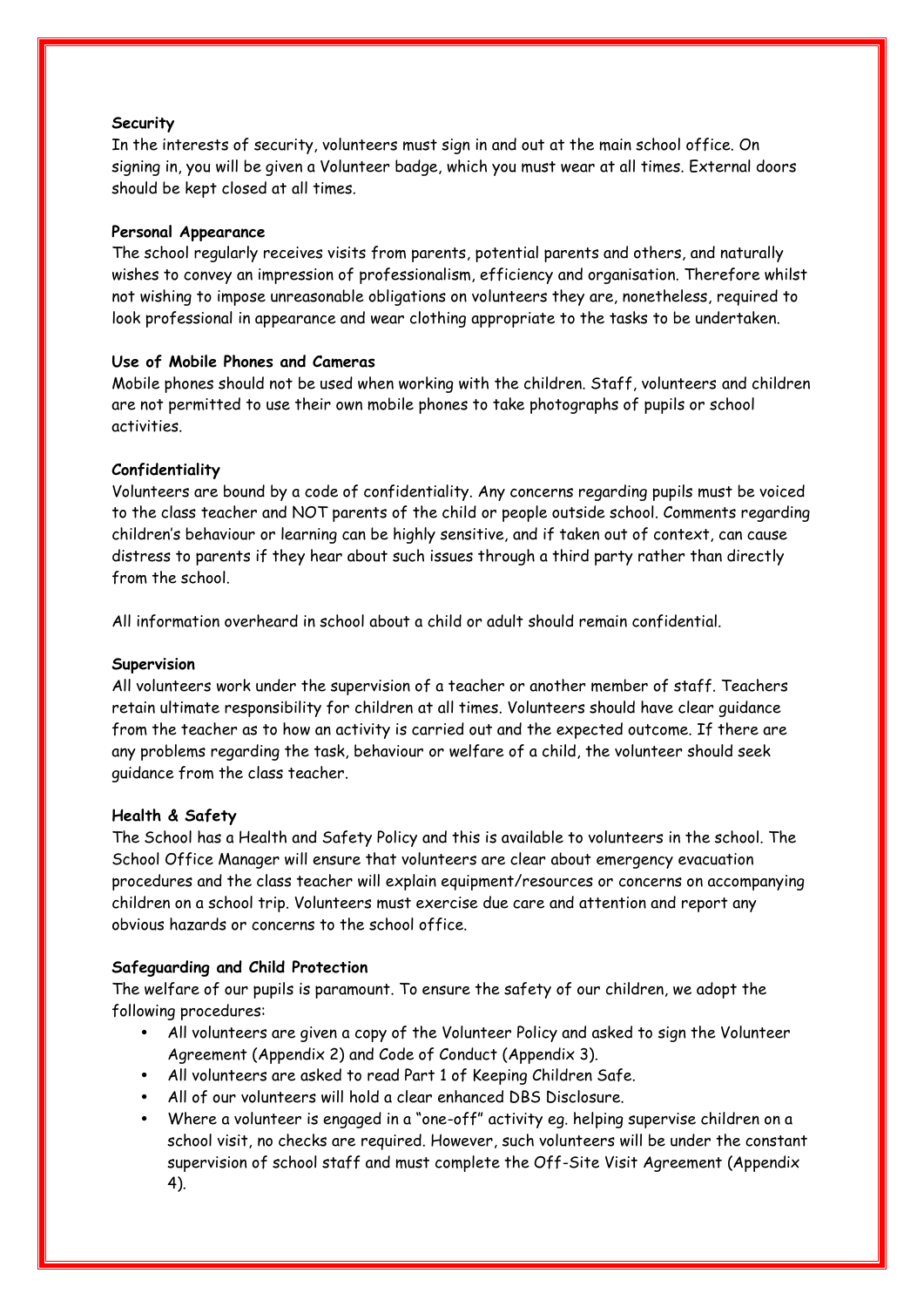• Any concerns a volunteer has about safeguarding and child protection issues, should be referred to the Designated Safeguarding lead, Mr Hobson, or deputy designated person (Miss Turner or Miss Buckley). Volunteers who are concerned about anything another adult in the school does or says should raise the matter with the Headteacher or Deputy Headteacher.

#### **Complaints Procedure**

Any complaint about a volunteer will be referred to the Headteacher or Deputy Headteacher for investigation. Any complaints made by a volunteer will be dealt with in the same way.

The Headteacher or Deputy Headteacher reserves the right to take the following action:-

- To speak with a volunteer about a breach of the Volunteer Agreement and seek reassurance that this will not happen again.
- Offer an alternative placement for a volunteer for example, helping in another class.
- Based upon the facts identified in the investigation it may be necessary for the School to inform the volunteer that the school no longer wishes to use them.
- Provide the volunteer with a copy of the school's full Complaints Procedure.

#### **Monitoring and Review**

This Policy has been approved by the Governing Body and will be reviewed annually and updated in light of new guidance.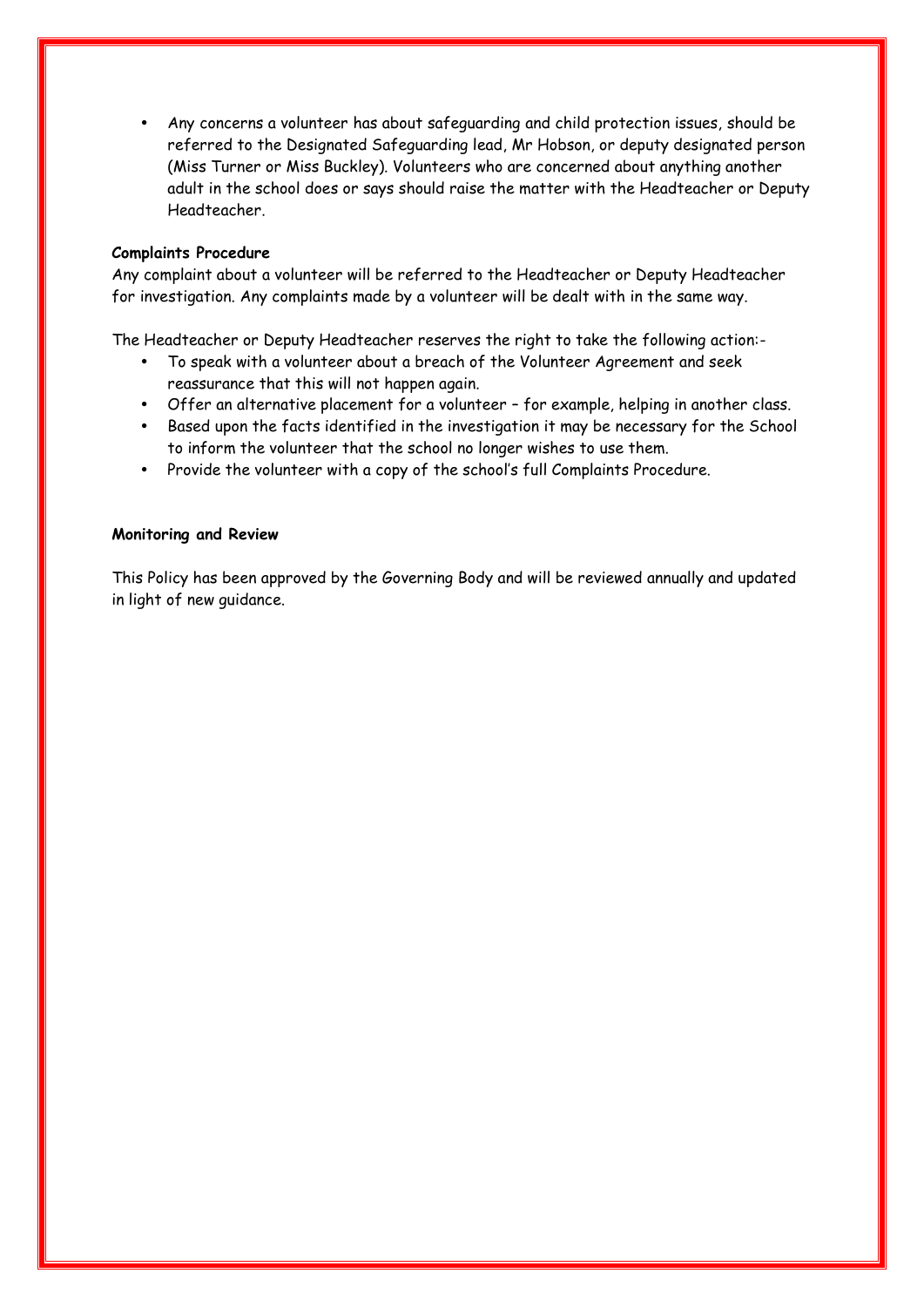# Appendix 1**VOLUNTEER INFORMATION SHEET – FOR NEW VOLUNTEERS**

| Name of Volunteer                                                                                                                                |  |
|--------------------------------------------------------------------------------------------------------------------------------------------------|--|
| Date of Birth                                                                                                                                    |  |
| Address                                                                                                                                          |  |
| Telephone Number                                                                                                                                 |  |
| What skills/areas would<br>you like to help within<br>school?                                                                                    |  |
| Are there any particular<br>age groups/classes you<br>would like to work with?                                                                   |  |
| Do you have any<br>disabilities/other needs<br>we need to take into<br>account when working as<br>a volunteer in school<br>(please give details) |  |
| Please state your<br>preferred day and times<br>for volunteering                                                                                 |  |
| If you have children<br>who are pupils at this<br>school please state<br>which class they are in                                                 |  |

Thank you for taking time to complete this Volunteer Information Sheet. Please hand it to the Headteacher/Deputy Headteacher.

Your offer of help is appreciated and we will be in touch shortly.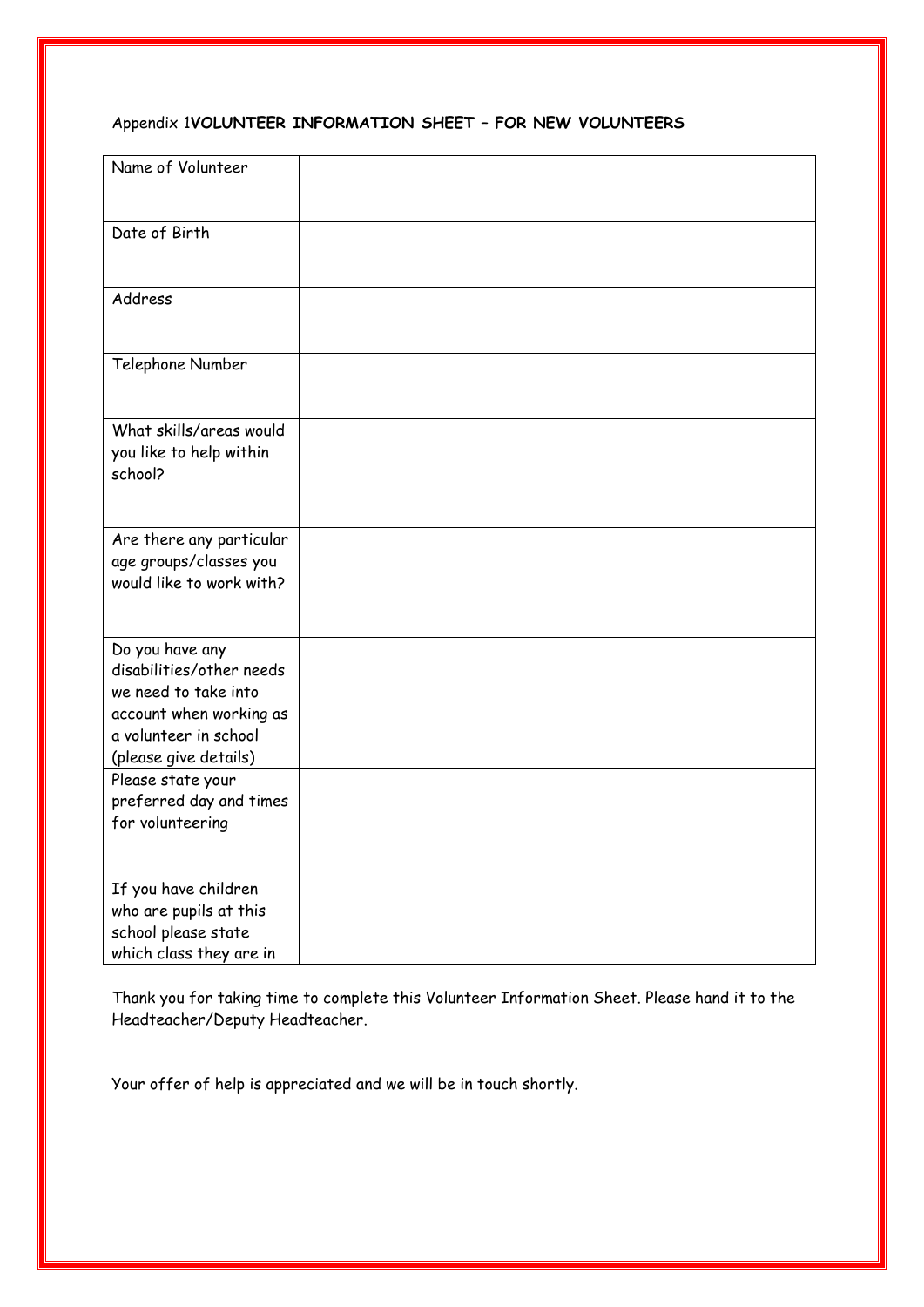## Appendix 2

#### **VOLUNTEER AGREEMENT**

Thank you for offering your services as a Volunteer at St Anne's Primary School.

Your offer of help is greatly appreciated and we hope that you will gain much from your experience here.

Please read and sign this Volunteer Agreement Sheet and hand it in at school. You will receive a copy of it for your records.

- I have received a copy of the Volunteers in School Policy and Code of Conduct
- I agree to support the School's Aims

- I agree to treat information I learn from being a Volunteer in school as confidential

- I understand that I am required to undergo an enhanced criminal records check with the Disclosure and Barring Service (DBS) to assist the school in assessing my suitability as a volunteer

| Signed |  |
|--------|--|
|        |  |
| Name   |  |
|        |  |
| Date   |  |
|        |  |

For office use only:

| ID taken                                                       |  |
|----------------------------------------------------------------|--|
| DBS application submitted                                      |  |
| DBS certificate number & date<br>received                      |  |
| Headteacher authorisation for<br>volunteer to commence work in |  |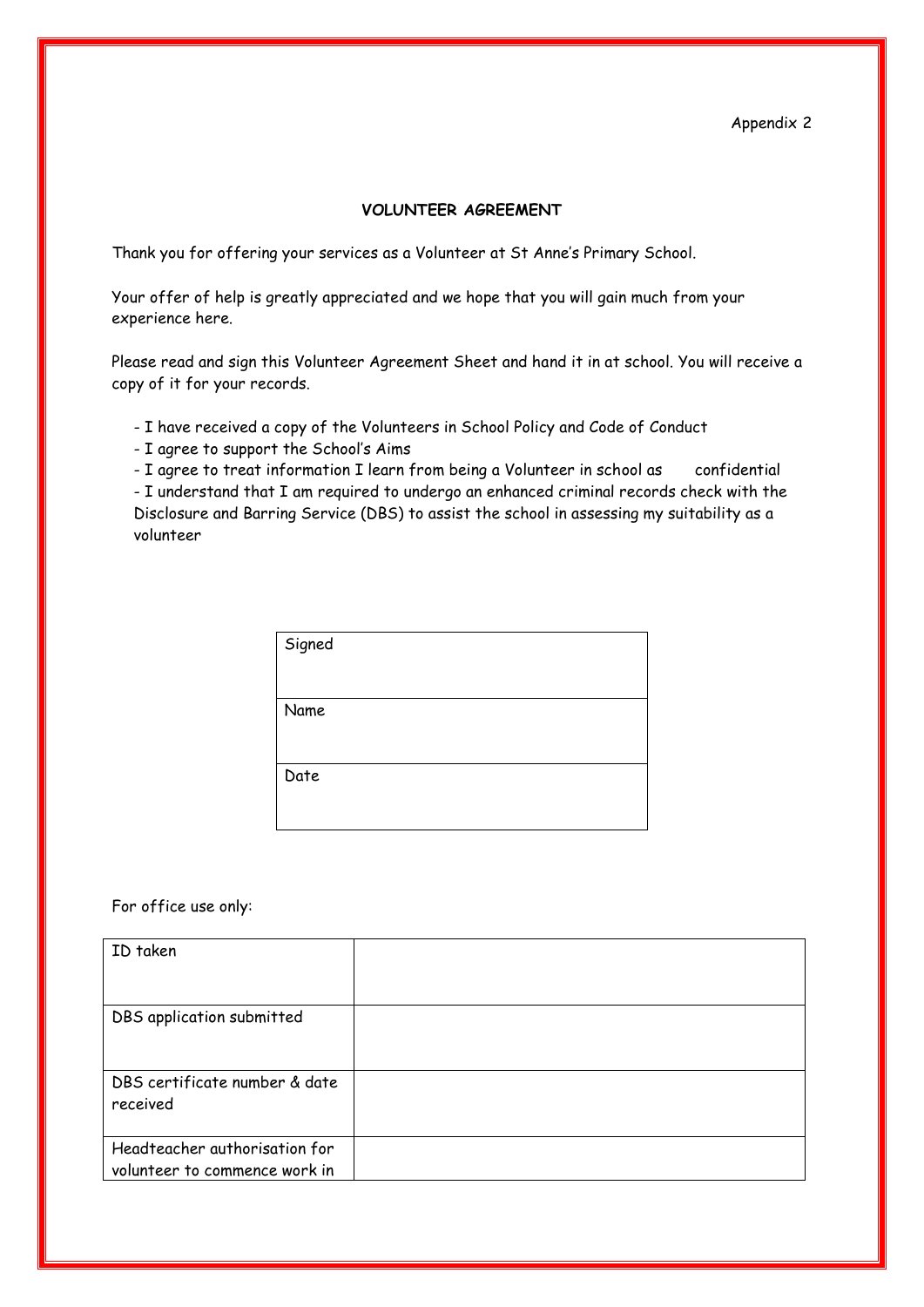| 17 | г |  |
|----|---|--|
|----|---|--|

## **Code of conduct for Volunteers**

Volunteers are expected to maintain high standards of behaviour and conduct while involved in activities at school. The following is a guide to appropriate conduct while working in or on behalf of a school (including school trips and out of school activities).

#### **You should:**

- Be positive and praise the children
- Observe high standards of behaviour and ethical conduct in keeping with the school vision and values.
- Be approachable, pleasant and a positive role model for pupils.
- Maintain confidentiality of personal information at all times, unless there is a need to report something to the Headteacher
- Treat all children and members of staff equally and with respect.
- Report any behaviour management issues to the class teacher immediately.
- Observe safe working practices to avoid unnecessary risks and report any potential hazard in the workplace.
- Volunteers should have clear guidance from the teacher as to how an activity is carried out and the expected outcome.
- Report any potential child protection issues to one of the Safeguarding Officers
- Speak to the class teacher if you have any general concerns.
- If you have any whole school issues, please speak to the Headteacher.
- Turn your mobile phone off while you are on school premises.
- Enjoy working and playing with the children!

# **You should never:**

- Enter the children's toilets without another adult being present.
- Take photographs in school without the prior permission of the headteacher.
- Work with children when you are not in the proper physical or emotional state to do so. For example: under medication which makes you drowsy, or under extreme stress which may impair your judgement.
- Share your personal contact details with pupils or make personal arrangements to meet children outside school. This includes all social media, eg Facebook and Instagram.
- Discriminate favourably or unfavourably towards a child.
- Make inappropriate jokes or remarks of a sexual, racial, intimidating, discriminatory or offensive nature.
- Behave in a manner that brings the school into disrepute when representing St Anne's.
- Give or receive gifts, unless arranged through your Headteacher, for example, outgrown sports kit, football boots or uniform. These would be given to the school, for the school to distribute accordingly.

I, \_\_\_\_\_\_\_\_\_\_\_\_\_\_\_\_\_\_\_\_\_\_\_\_\_ have read St Anne's Primary School's Code of Conduct and Volunteer Policy and agree to abide by the safe code of conduct. I have read Part 1 of Keeping Children Safe in Education.

Signed Date Date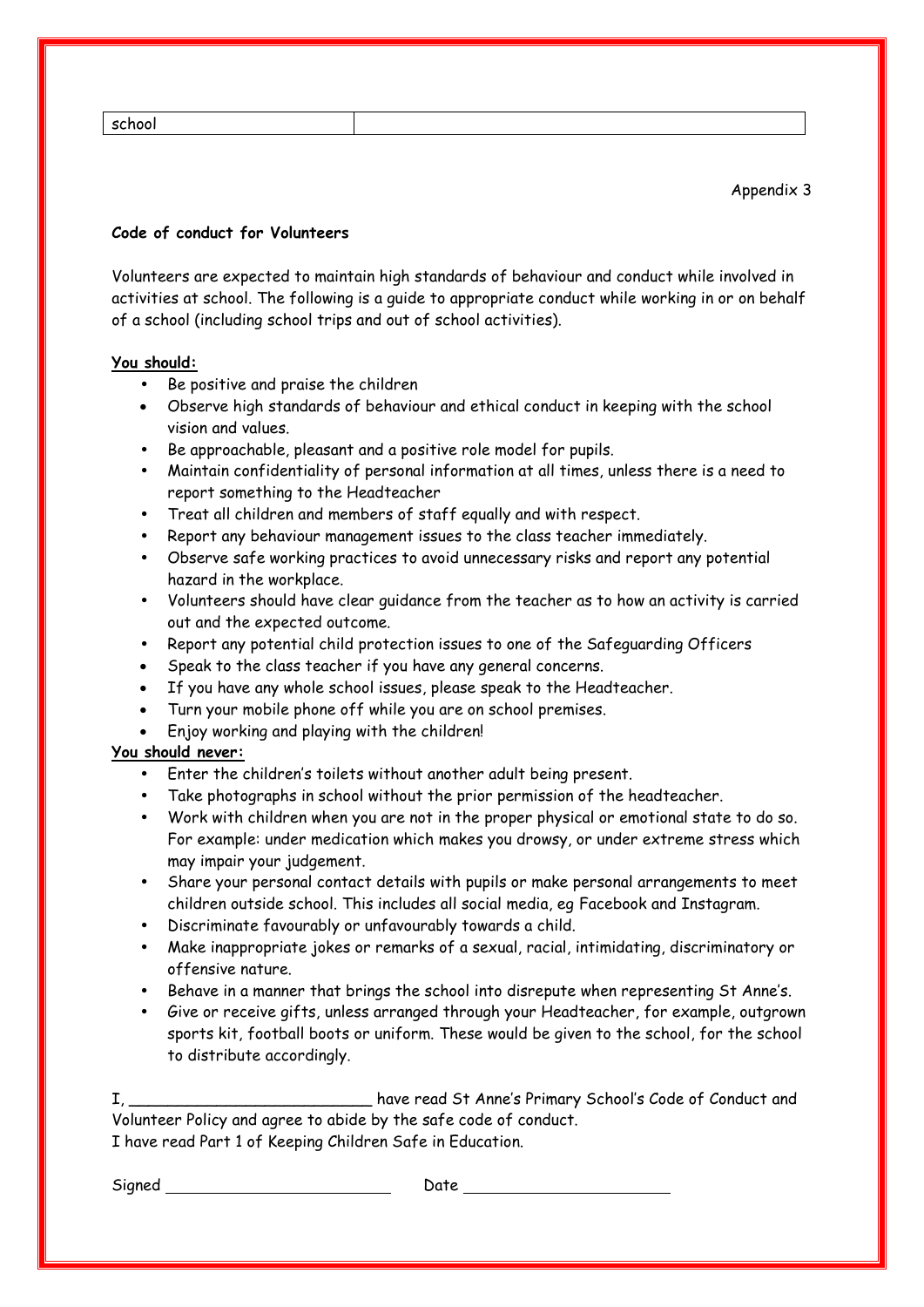# **OFF-SITE VISITS VOLUNTEER AGREEMENT**

School trips are an integral part of learning at our school and afford many children opportunities that are outside their usual experiences. We are pleased that you have come forward as a volunteer helper. You will have an important role to play in the success and safety of this school trip.

Please read, sign and return this appendix. This is part of our school's risk assessment planning and safeguarding arrangements.

#### **Role of the Volunteer Helper:**

- To be responsible and look after all of the children in your group
- To stay with your allocated group of children, ensuring that their well being and safety is maintained for the duration of the school trip
- To promote polite, respectful and courteous behaviour towards each other and members of the general public. We all go as ambassadors of our school!
- To ensure that your group keep up with the body of the school visit party, be it walking, entering or exiting from transportation or following speakers for the trip
- To contact your child's class teacher/member of staff if there are issues with first aid, safety and/or behaviour

#### **Working alongside school staff:**

- Comply with all of the above whilst being under the direct line management of school staff
- Show a commitment to your group, an interest in the focus of the visit and assist children in their learning by helping them to read signs/labels/ information, asking questions that encourage children to think about the task and help to explain areas of interest
- Follow guidance from the school staff.

#### **What is not permitted?**

- Volunteer helpers are not allowed to bring additional siblings on the trip
- Volunteer helpers are not allowed to re-organise school visit groups
- Volunteer helpers are not allowed to smoke or drink alcohol or engage in any illegal practices
- Volunteer helpers are not permitted to take photographs of children
- Volunteer helpers are not allowed to give/buy their group treats eg ice creams, biscuits, sweets – before, during or after the school trip.

## **First Aid**

You will be informed if any child in your group has medication/needs. If medicine needs to be administered, this will be done by a member of staff unless it is your child who requires medicine in which case you will be asked to administer this and be responsible for carrying the medicine.

All other medicines and first aid boxes will be carried by staff.

#### **Emergencies:**

You are expected to inform a member of staff as soon as possible.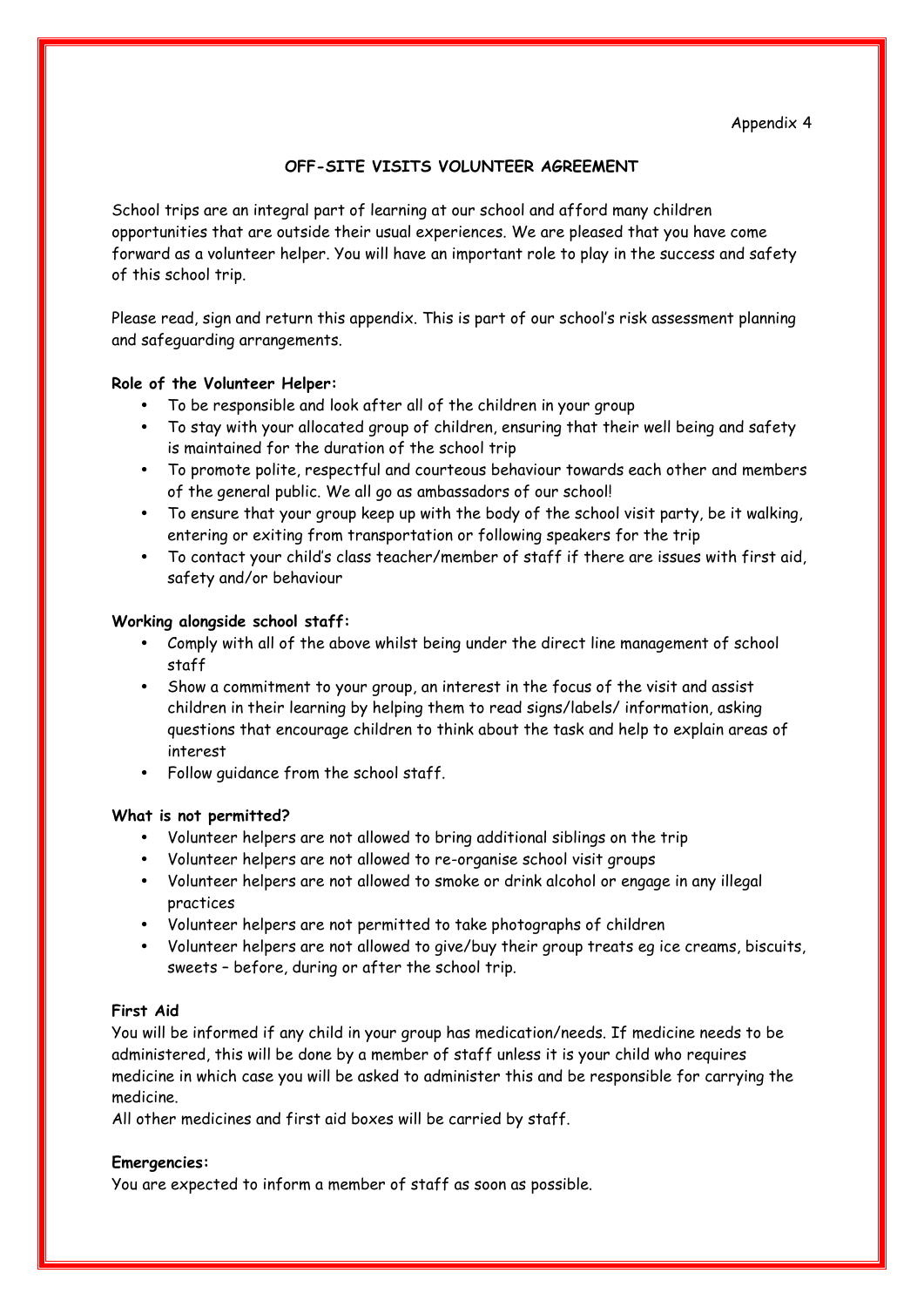If you have become separated from the rest of the school party, please telephone one of the members of staff on your contact list or telephone the school.

#### **Declaration:**

- I have read the Volunteer Policy
- I agree to the terms and conditions as stated in the policy
- I will support the young people in enjoying the trip and actively contribute to the smooth running of the occasion.
- I will treat any information I may hear about children as confidential and will not discuss it out of school.

Signed: \_\_\_\_\_\_\_\_\_\_\_\_\_\_\_\_\_\_\_\_\_\_\_\_\_\_\_\_\_\_\_\_\_\_\_\_\_\_\_\_\_\_\_\_\_\_\_\_\_\_\_\_\_

Date: \_\_\_\_\_\_\_\_\_\_\_\_\_\_\_\_\_\_\_\_\_\_\_\_\_\_\_\_\_\_\_\_\_\_\_\_\_\_\_\_\_\_\_\_\_\_\_\_\_\_\_\_\_\_\_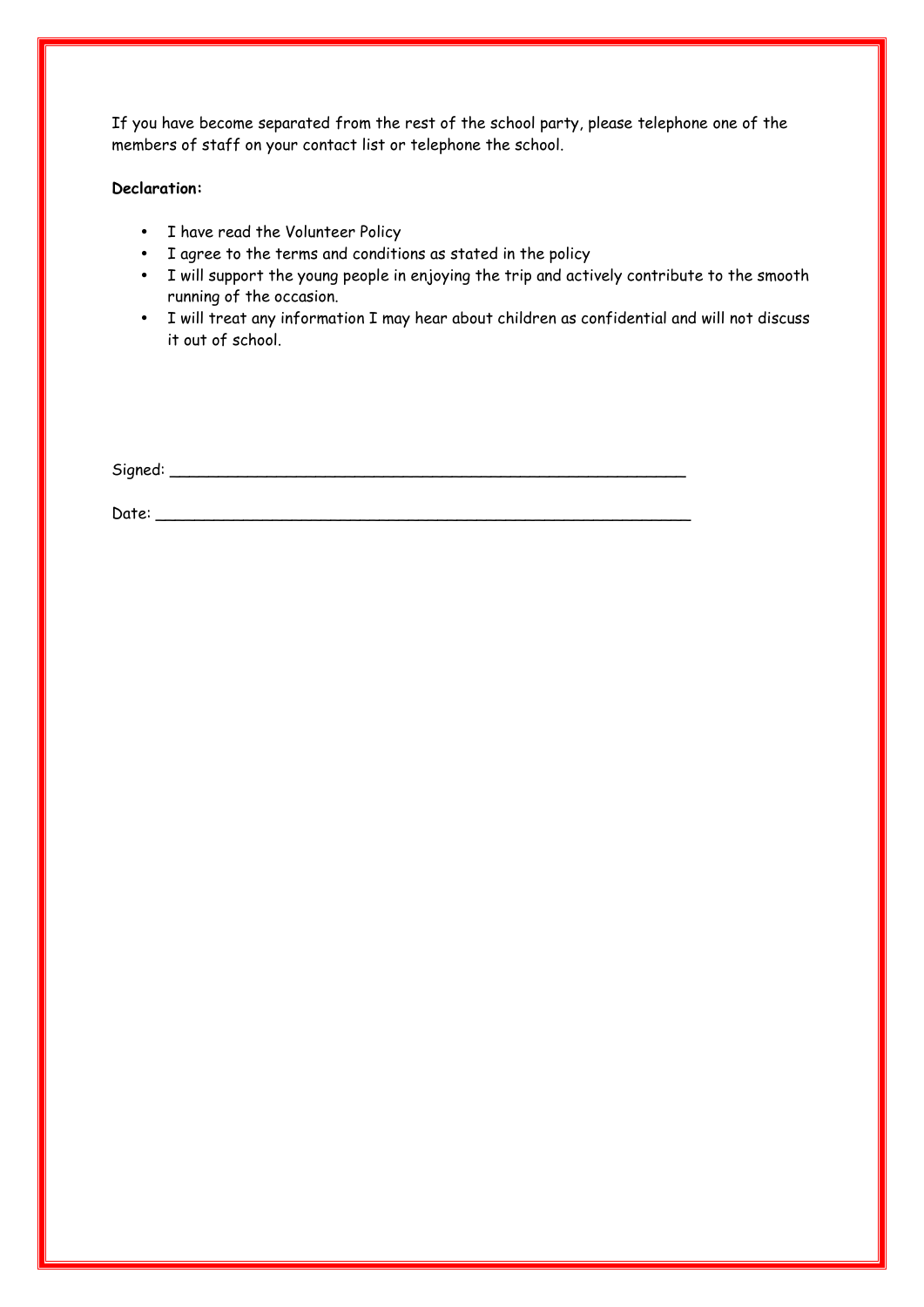|           | Volunteer will be working in a classroom                                 |                                               |                                                                                                                    |                                                      |
|-----------|--------------------------------------------------------------------------|-----------------------------------------------|--------------------------------------------------------------------------------------------------------------------|------------------------------------------------------|
|           | Volunte                                                                  |                                               | eer will be supporting a class on a school educational visit and may be responsible for a small group              |                                                      |
|           | Volunteer transports pupils to events organised by school staff          |                                               |                                                                                                                    |                                                      |
|           | Other:                                                                   |                                               |                                                                                                                    |                                                      |
|           |                                                                          |                                               |                                                                                                                    |                                                      |
|           | Completed by:                                                            |                                               |                                                                                                                    | Severity (S) on a 1-4 scale<br>with 4 high           |
|           |                                                                          |                                               |                                                                                                                    | Likelihood (L) on a 1-4                              |
| Position: |                                                                          |                                               |                                                                                                                    | scale with 4 high                                    |
| Signed:   | Date:                                                                    |                                               |                                                                                                                    | Risk Rating (S x L) on a 1-<br>16 scale with 16 high |
|           | Step <sub>1</sub>                                                        | Step <sub>2</sub>                             | Step <sub>3</sub>                                                                                                  | <b>Risk Ratings</b>                                  |
|           | hazards or risks that<br><b>Specify significant</b><br>arise             | Potentially at Risk<br><b>Identify People</b> | What Control Measures and Mitigation will be put in<br>place to minimise any Risk                                  | e.g. $1 \times 2 = 2$ LOW<br><b>RISK</b>             |
|           | ular contact working<br>Volunteer with reg                               | Pupils in class and                           | <b>DBS</b> check required                                                                                          |                                                      |
|           | with pupils with significant unsupervised                                | around school                                 | Mobile phones and/or personal cameras not to be used in                                                            |                                                      |
|           | contact e.g takes pupils for one to one or                               |                                               | school other than staffroom area                                                                                   |                                                      |
|           | group work                                                               |                                               | Volunteer advised to refer pupils to a permanent member                                                            |                                                      |
|           |                                                                          |                                               | of staff if they are injured, need to use the toilet, etc.                                                         |                                                      |
|           |                                                                          |                                               | Volunteer to be informed that they must alert a member of                                                          |                                                      |
|           |                                                                          |                                               | staff if they notice any pupils involved in an altercation and<br>not to try to deal with the situation themselves |                                                      |
|           | Volunteer, regular or one off event, will                                | Pupils in dass and                            | Volunteer will not be left alone with pupils, class will                                                           |                                                      |
|           | be working in a classroom with pupils,                                   | around school                                 | always have a permanent member of staff present who                                                                |                                                      |
|           | supporting groups and individuals under<br>the general guidance and full |                                               | has an enhanced CRB/DBS clearance.                                                                                 |                                                      |
|           |                                                                          |                                               | Mobile phones and/or personal cameras not to be used in                                                            |                                                      |
|           | supervision of the class teacher or                                      |                                               | school other than staffroom area                                                                                   |                                                      |
|           | member of staff                                                          |                                               | Volunteer advised to refer pupils to a permanent member                                                            |                                                      |
|           |                                                                          |                                               | of staff if they are injured, need to use the toilet, etc.                                                         |                                                      |
|           |                                                                          |                                               | Volunteer to be informed that they must alert a member of                                                          |                                                      |
|           |                                                                          |                                               | staff if they notice any pupils involved in an altercation and                                                     |                                                      |

# Appendix 5 VOLUNTEER RISK ASSESSMENT

REASON FOR THE RISK ASSESSMENT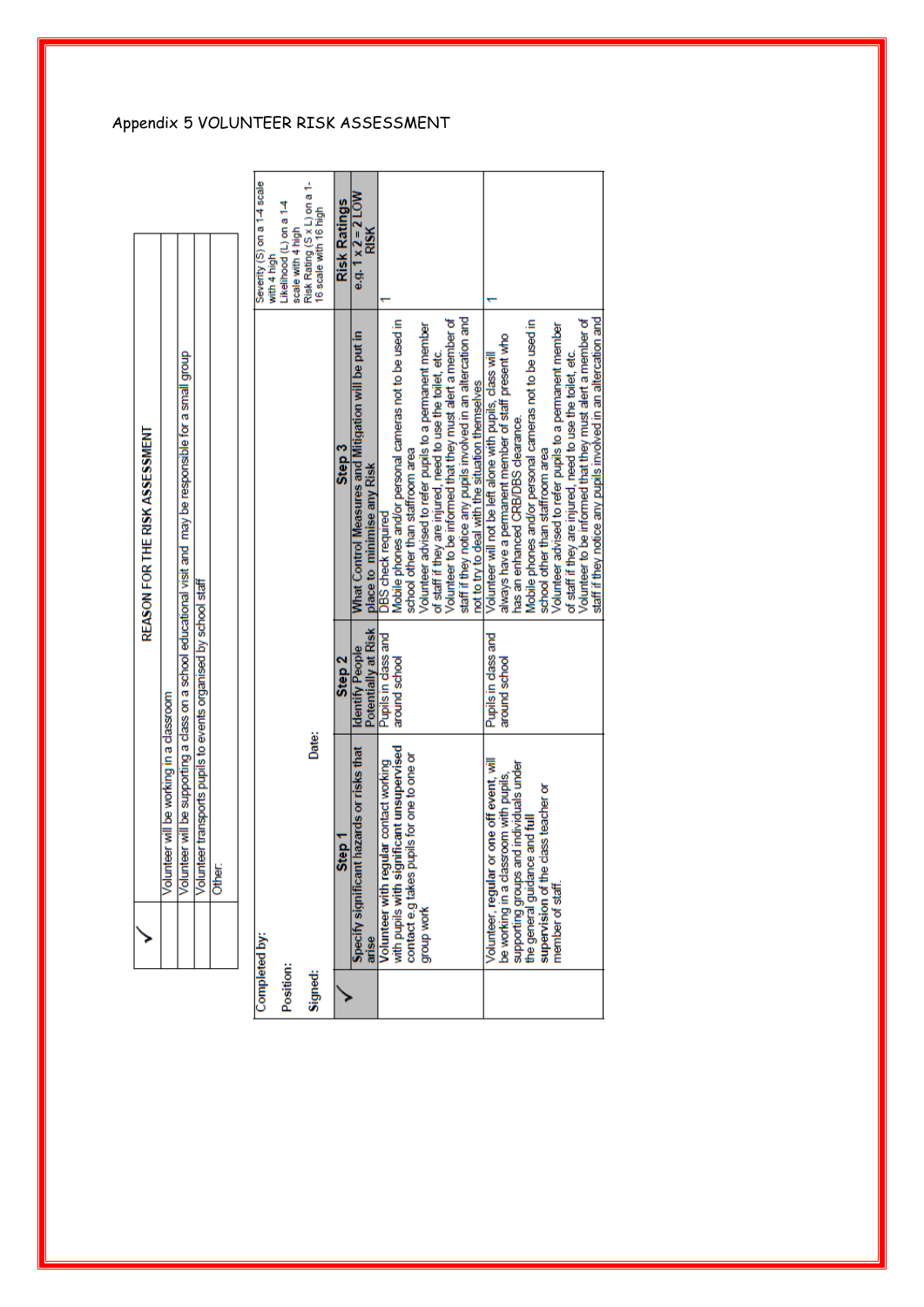|                                                                                                                                                                                                                                                                                                                   |                                                                      | not to try to deal with the situation themselves                                                                                                                                                                                                                                                                                                                                                                                                                                                                                                                                                                                                              |                    |
|-------------------------------------------------------------------------------------------------------------------------------------------------------------------------------------------------------------------------------------------------------------------------------------------------------------------|----------------------------------------------------------------------|---------------------------------------------------------------------------------------------------------------------------------------------------------------------------------------------------------------------------------------------------------------------------------------------------------------------------------------------------------------------------------------------------------------------------------------------------------------------------------------------------------------------------------------------------------------------------------------------------------------------------------------------------------------|--------------------|
| Volunteer will be supporting a class on a<br>general guidance and full supervision of<br>responsible for a small group under the<br>school educational visit and may be<br>the class teacher.                                                                                                                     | educational visit<br>Pupils on                                       | staff if they notice any pupils involved in an altercation and<br>Volunteer to be informed that they must alert a member of<br>Volunteer advised to refer pupils to a permanent member<br>supervision will rest with the Lead teacher on the visit or<br>Teacher will take groups to the toilet or organise for two<br>Use of Mobile phones and/or personal cameras to be<br>of staff if they are injured, need to use the toilet, etc.<br>Volunteer will not be left alone with pupils. Overall<br>strictly monitored by a permanent member of staff<br>not to try to deal with the situation themselves<br>adults to take the pupils.<br>educational visit. | $\scriptstyle\sim$ |
| Volunteer - One off event - not regular -<br>transporting a child in a car to a school or<br>Volunteer for a one off event. Volunteer<br>often supports educational visits and<br>activities and takes responsibility for<br>leading a small party of pupils with<br>minimum or no supervision<br>organised event | Pupils in car being<br>educational visit<br>transported<br>Pupils on | staff if they notice any pupils involved in an altercation and<br>Volunteer to be informed that they must alert a member of<br>Mobile phones and/or personal cameras not to be used in<br>Volunteer advised to refer pupils to a permanent member<br>The driver of the car must be fully insured to carry pupils<br>of staff if they are injured, need to use the toilet, etc.<br>not to try to deal with the situation themselves<br>Where possible, two adults to be in the car.<br>Pupils to sit in the back seats of the car.<br>school other than staffroom area<br>Parental permission required.<br>for this type of activity<br>DBS check required     |                    |
| Other:                                                                                                                                                                                                                                                                                                            |                                                                      |                                                                                                                                                                                                                                                                                                                                                                                                                                                                                                                                                                                                                                                               |                    |

Signed:<br>(Headteacher)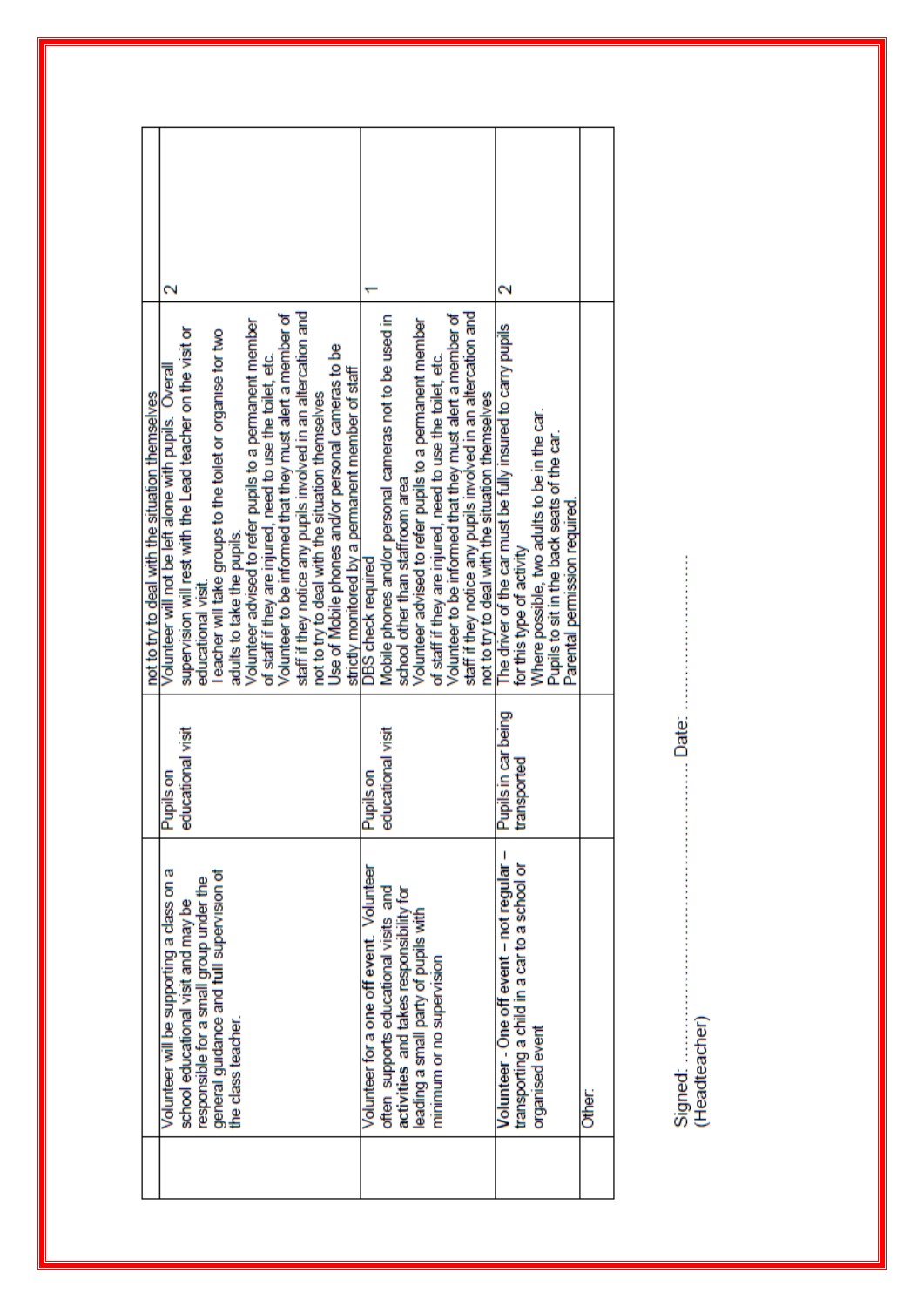# **Risk Assessment for Volunteers**

This risk assessment should be completed when considering whether a person working as a volunteer at the school should be asked to apply for an enhanced DBS certificate.

Is the volunteer in 'Regulated' Activity? Yes □ No □ If 'yes', an enhanced DBS with Barred list check is required.

Is the volunteer not in 'Regulated' Activity? Yes □ No □ If 'no', an enhanced DBS without a Barred list check may be obtained

#### **Areas to consider**

| What is the age group of the pupils that<br>the volunteer will work with?                                                                                                           |  |
|-------------------------------------------------------------------------------------------------------------------------------------------------------------------------------------|--|
| Are these pupils regarded as particularly<br>vulnerable?                                                                                                                            |  |
| How frequently will the volunteer be in<br>school?                                                                                                                                  |  |
| What is the connection of the volunteer<br>to the school?                                                                                                                           |  |
| What motivates the volunteer to want to<br>work in the school?                                                                                                                      |  |
| Is the volunteer in paid employment or<br>do they work in a voluntary capacity<br>elsewhere with children?                                                                          |  |
| Can the volunteer provide at least one<br>reference from someone other than a<br>family member, including a senior<br>person at the employment or voluntary<br>service named above? |  |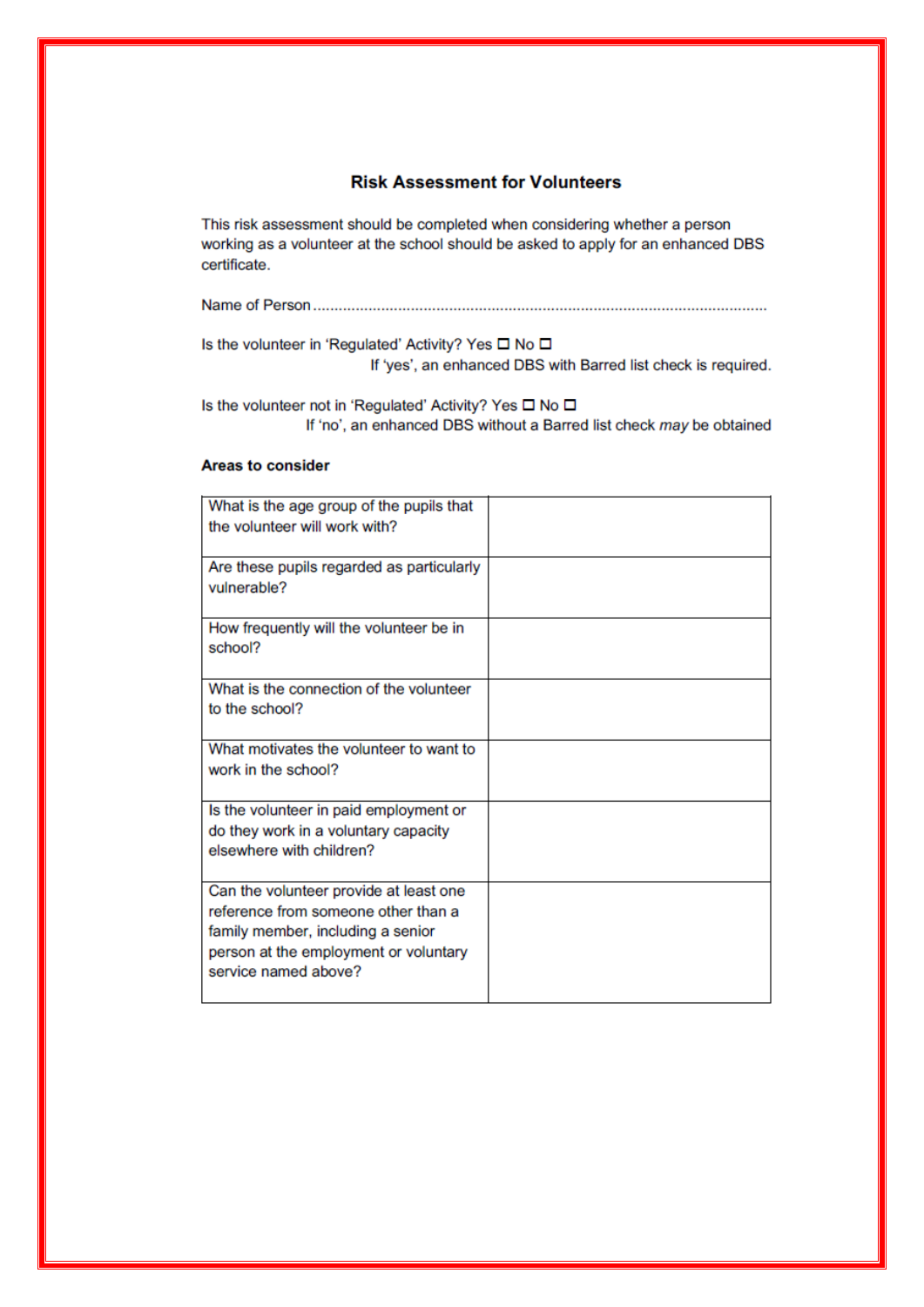| What information does the school<br>already know about the person?                           |  |
|----------------------------------------------------------------------------------------------|--|
| Has the person's identity been verified?                                                     |  |
| Is the person signed up to the DBS<br><b>Update Service?</b>                                 |  |
| Has a check been completed on the<br><b>DBS Update Service?</b>                              |  |
| Is the person aware of any reason why<br>they should not volunteer to work with<br>children? |  |
| Is the school aware of any reason that<br>the person should not work with<br>children?       |  |

#### **Decision**

- о High Risk – the person has no previous connection with the school AND can not provide references from elsewhere. There is no statutory reason why this person needs to apply for an enhanced DBS Certificate. However, the school should consider whether the person's uncorroborated background would raise an unacceptable risk.
- $\Box$ Medium Risk - The person can provide suitable references for other work with children (either paid or unpaid), they have a connection to the school, and no issues have come to light that would mean they would be unsuitable. There is no statutory reason why this person needs to apply for an enhanced DBS Certificate. However, the school may wish to do so, as no enhanced DBS has be seen.
- о Low Risk - The person is signed up to the DBS Update Service and the checks reveal no negative information OR The person is employed or volunteers elsewhere and has a recent enhanced DBS and can provide references OR the school knows the person well (eg. may be a former employee)

There is no statutory reason why this person needs to apply for an enhanced DBS Certificate. However, unless the person uses the DBS Update service, the school may decide to obtain a new enhanced DBS.